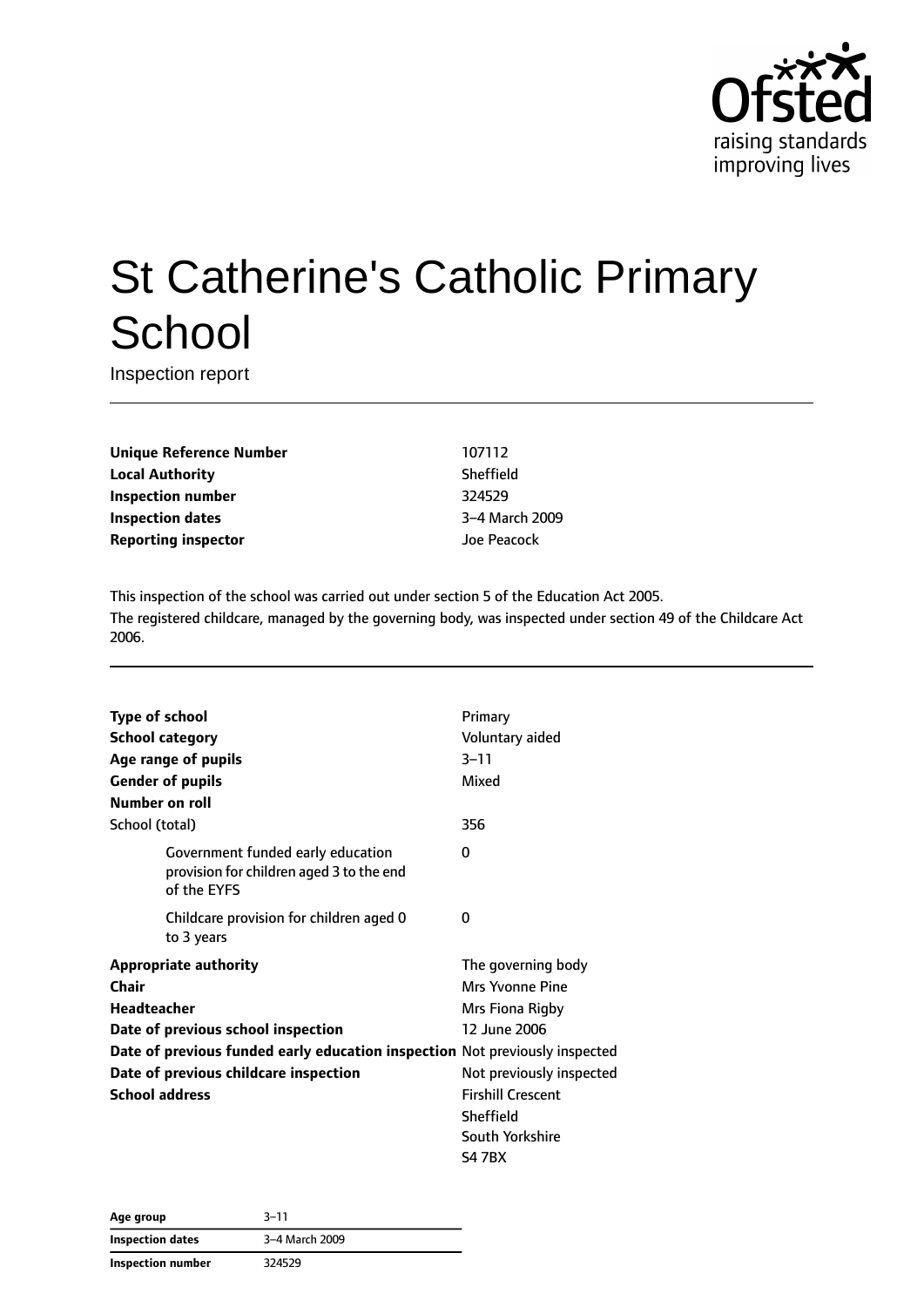**Telephone number** 0114 242 1177 **Fax number** 0114 244 6461

| Age group         | 3–11           |
|-------------------|----------------|
| Inspection dates  | 3-4 March 2009 |
| Inspection number | 324529         |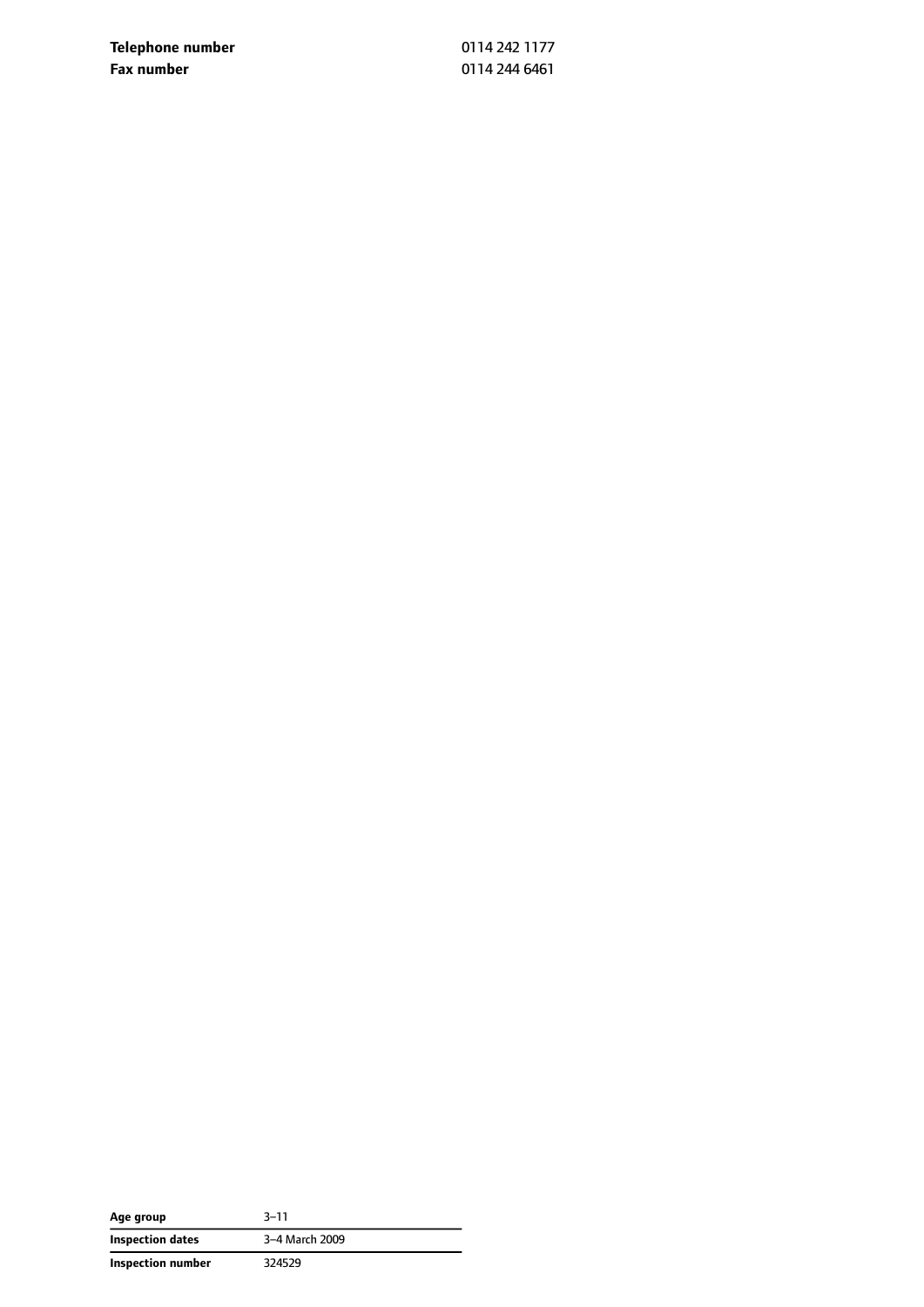.

#### Website: www.ofsted.gov.uk

This document may be reproduced in whole or in part for non-commercial educational purposes, provided that the information quoted is reproduced without adaptation and the source and date of publication are stated.

Further copies of this report are obtainable from the school. Under the Education Act 2005, the school must provide a copy of this report free of charge to certain categories of people. A charge not exceeding the full cost of reproduction may be made for any other copies supplied.

<sup>©</sup> Crown copyright 2009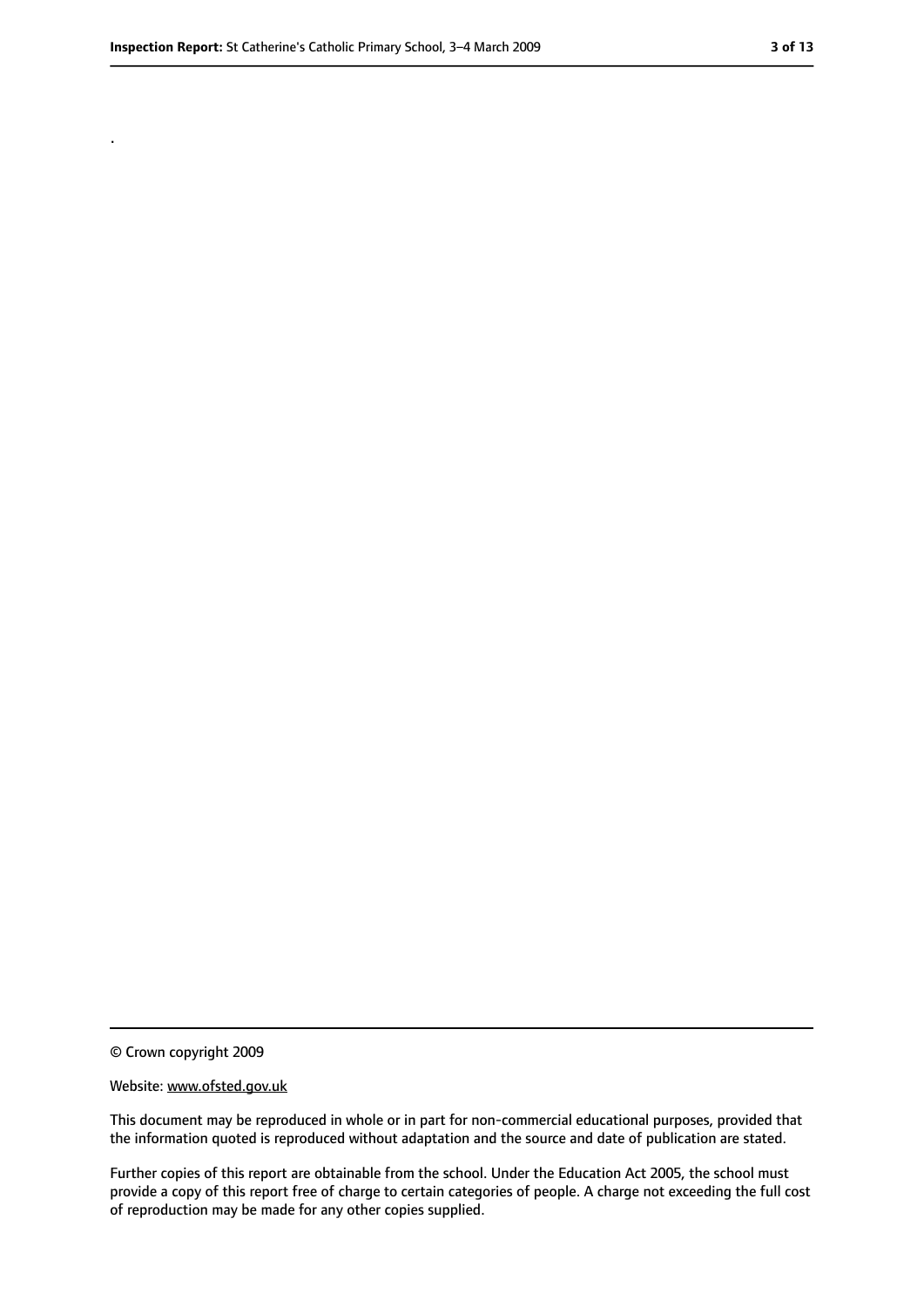# **Introduction**

The inspection was carried out by three Additional Inspectors.

## **Description of the school**

This inner city school is expanding rapidly as pupils new to Britain are being welcomed to the area. It is now larger than average. Just over half the pupils are from minority ethnic families, 20% of whom need support to learn English. There is provision for Early Years Foundation Stage with children taught in a Nursery and two Reception classes. The proportion of pupils entitled to free school meals is average. The number with learning difficulties and/or disabilities is well above average. A major building programme to extend the school is underway and 120 pupils learn in temporary mobile classrooms. The school has gained a number of awards including the International School award.

## **Key for inspection grades**

| Grade 1 | Outstanding  |
|---------|--------------|
| Grade 2 | Good         |
| Grade 3 | Satisfactory |
| Grade 4 | Inadequate   |
|         |              |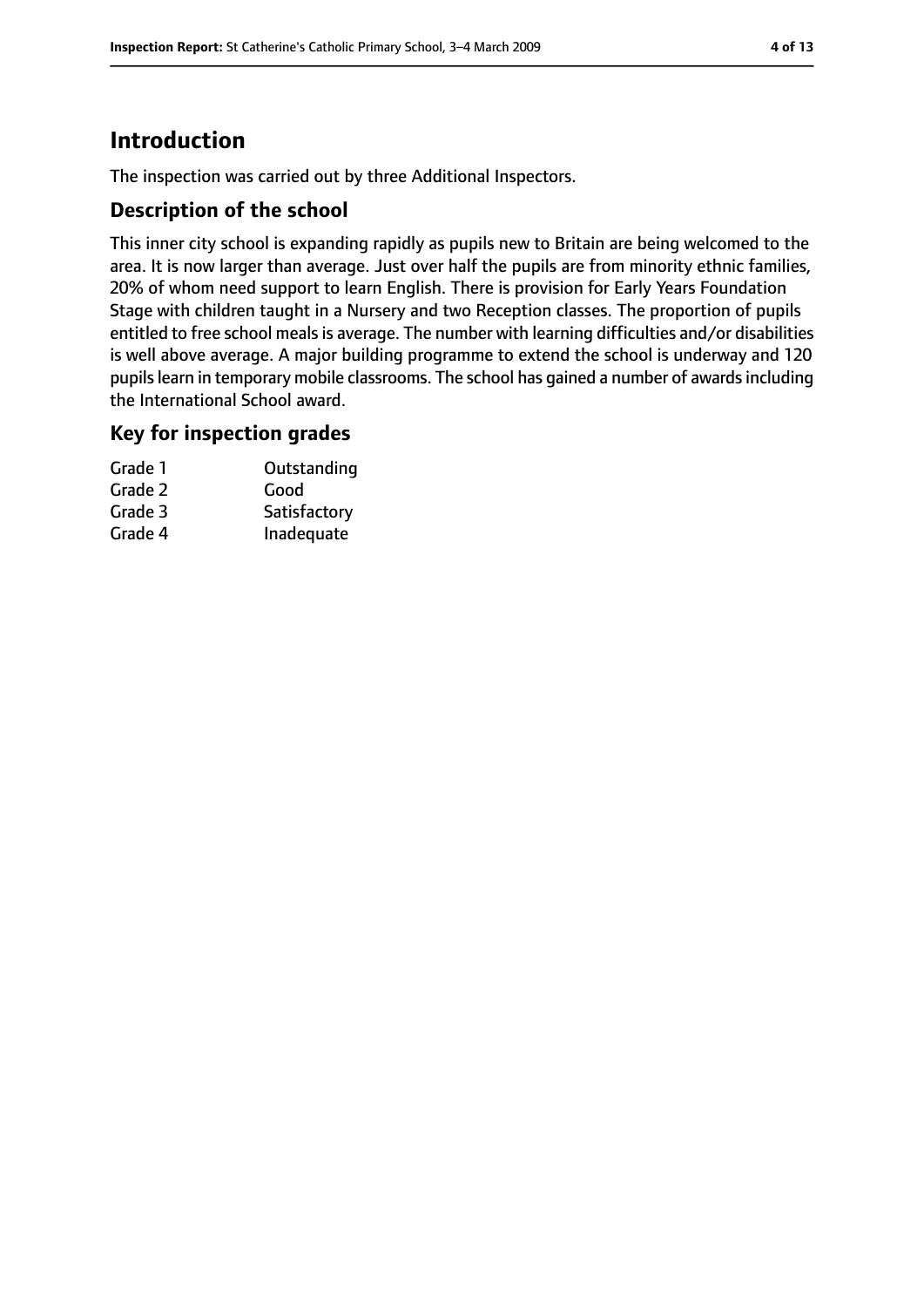# **Overall effectiveness of the school**

#### **Grade: 2**

This is a good school which is improving rapidly despite the challenges it faces from a major building programme. It has many outstanding features and parents' very positive responses to the inspection questionnaire confirm its excellent reputation in the area and why it is popular and oversubscribed. The exceptional headteacher clearly has high aspirations and communicates these very effectively. Staff and governors strive to ensure that standards and the high level of care are not compromised as the school moves from a one to a two form entry school. Staff work as one to ensure all pupils have the best possible education. Consequently, parents appreciate the outstanding level of care, support and guidance for their children and the outstanding curriculum ensures pupils thoroughly enjoy school and what it has to offer. Comments such as 'My child adores school', reflect this.

Pupils' personal development is outstanding. Attendance is just below average as some pupils accompany parents on extended holidays but for most, their good attendance reflects the strong community spirit and pride in their school. Relationships with staff and between pupils are excellent and behaviour is outstanding. Safeguarding requirements are met. Pupils say they feel safe and know who to turn to if they have any concerns. The school's excellent links with outside agencies ensure that pupils' individual needs, for example, those with learning difficulties and/or disabilities, are met. Pupils have an excellent understanding of a healthy lifestyle and the walking buses to and from school are well supported. All pupils are well prepared for their next stage of education, gaining valuable skills from the outstanding curriculum on offer and wide range of cultural experiences and after school activities.

Overall, standards are average, but achievement for all pupils, taking into account their starting points, is good throughout the school. The Early Years Foundation Stage provision is being totally rebuilt and during the inspection, Reception children were in temporary classes and both the Nursery and Reception outdoor areas were relocated away from the building site. Although activities planned for these outdoor areas are challenging and interesting, teachers' planning does not give the same emphasis to learning outdoors as it does for indoors. As a result, the time children spend outdoors is far less than it should be. Children make good progress, but overall standards on transfer to Year 1 remain below those normally expected for their age.

The high expectations of staff and pupils' excellent attitudes towards their learning ensure all continue to achieve well in Years 1 and 2. Standards vary considerably in Year 2 each year, especially in reading and writing. Currently, they are broadly average. By Year 6, overall standards are average in English, mathematics and science. Writing has correctly been identified as an area for improvement as pupils' performance is below average in this aspect of English. Robust monitoring shows that by Year 6, pupils make good progress from their starting points in Year 2.

The quality of teaching and learning is consistently good. Teachers are supported well in lessons by skilled and well trained teaching assistants. All have high expectations of pupils and they respond well, working conscientiously on challenging and interesting tasks planned for them. Pupils with learning difficulties and/or disabilities also make good progress because staff plan effectively to meet their individual needs. Pupils new to learning English are effectively supported by all staff, enabling them to be fully included in lessons and to make good progress. Teachers assess pupils' progress in depth and pupils accurately assess their own work.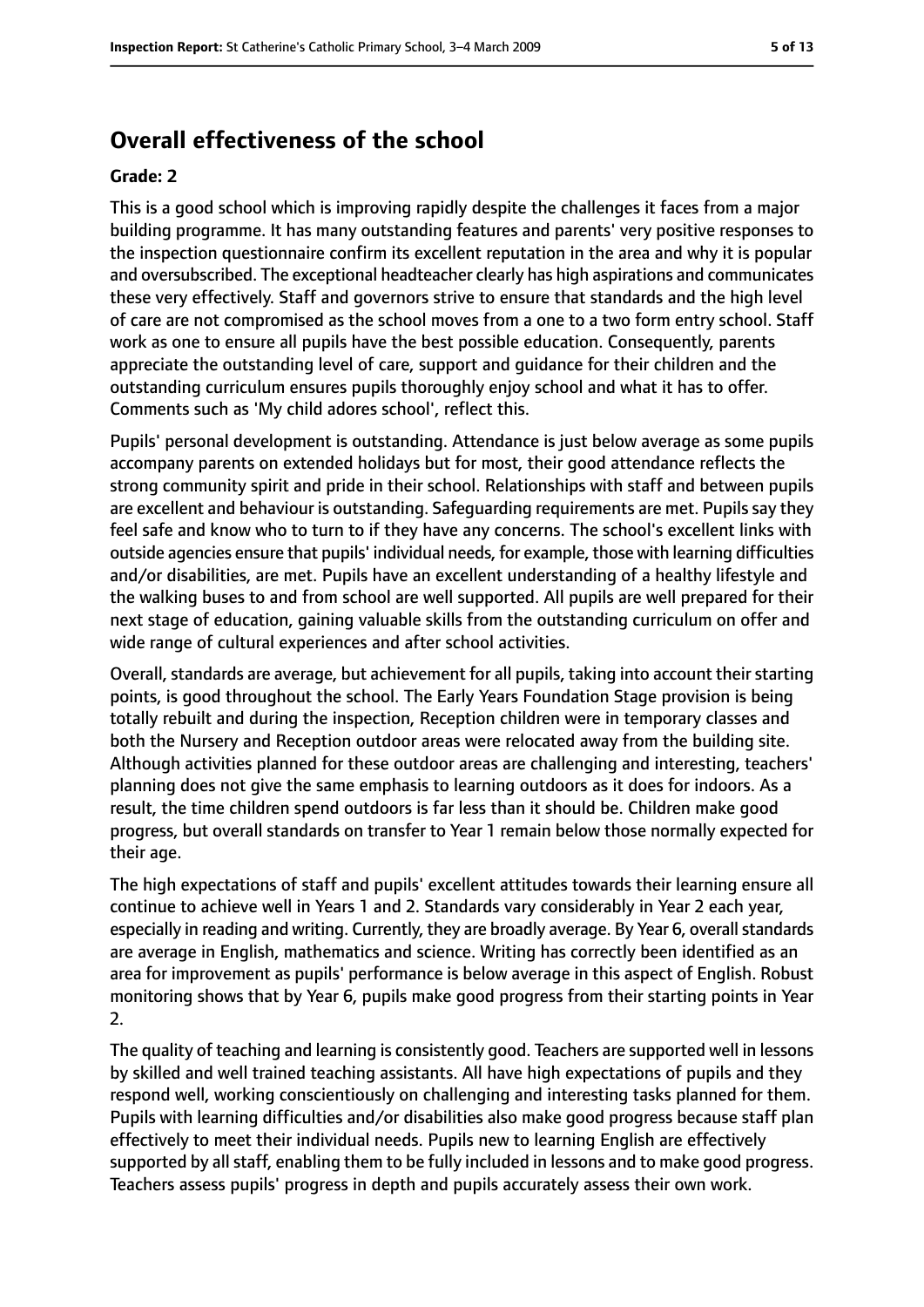Leadership and management are good. All staff have clear roles and responsibilities and set challenging targets to raise standards. Community cohesion and equality of opportunity for all pupils are both outstanding features of this school. Key priorities for improvement have been identified and governors are just as involved as staff in monitoring and evaluating progress on these priorities, although their monitoring visits are not formally recorded. Governance is good. The inspirational leadership of the headteacher, highly motivated staff and pupils ensure that the school has a good capacity to improve further.

# **Effectiveness of the Early Years Foundation Stage**

### **Grade: 2**

Children enter school with a broad range of experience but overall, their skills are well below those typical for their age. Good quality teaching and learning ensures that all make good progress. However, overall standards remain below average when children transfer to Year 1. Any children with particular needs such as those at early stages of learning English are quickly identified and supported, enabling them to make good progress.

Personal social and emotional development is outstanding. Children from many different backgrounds and cultures play well together and respect each other. All are kind and polite. Behaviour is excellent with lots of positive strategies used to promote this. Children are given a 'whoosh' when they achieve or have a good idea and are always praised for their efforts. Children are inquisitive learners and thrive in the stimulating learning environment, often independently selecting activities. They confidently develop skills for the future, including making good use of computers. Fresh fruit and milk eaten at meal times promote healthy eating habits. The learning environment is carefully planned to promote effective learning. However, insufficient emphasis is given in teachers' planning to provide the same range of learning experiences outdoors as in the classrooms. As a result, the time spent outdoors is limited.

Adults are deployed constructively and their interaction with children is good indoors, promoting excellent progress in children's social skills. The school works well with parents and carers to ensure children's welfare is of the highest quality. The major building work means that adults currently have to spend more time supervising rather than interacting with children when they are outdoors. Children are extremely happy and feel safe and secure. The leadership and management of the Early Years Foundation Stage are good, with all staff working effectively as a team to support one another.

# **What the school should do to improve further**

- In the Early Years Foundation Stage, ensure that outdoor learning has the same emphasis as indoor learning in teachers' planning and provision.
- Raise standards in reading and writing by Year 2 and in writing by Year 6.

# **Achievement and standards**

## **Grade: 2**

All pupils invariably make good progress from their starting point due to the consistently good quality of teaching. Overall standards in Year 2 vary considerably from year-to-year depending upon the starting points of children, but are currently broadly average in reading, writing and mathematics with most pupils achieving well. Standards in reading and writing vary the most from year-to-year. Pupils' good progress continuesin Years 3 to 6 with those who speak English as an additional language doing particularly well as their English improves. By Year 6, standards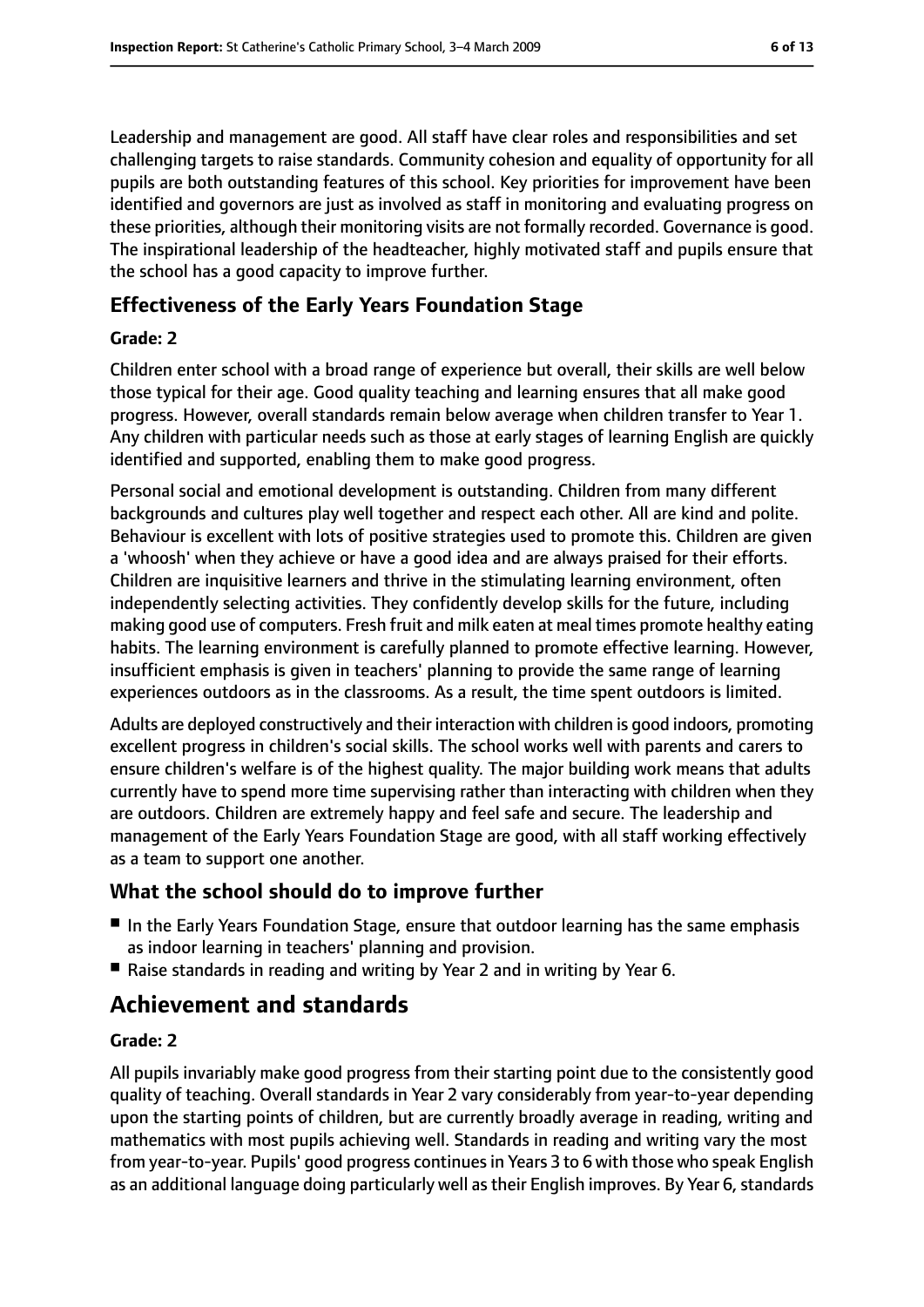are average in English, mathematics and science. In English, pupils' reading skills have been improved, but overall standards in writing are below average. Pupils with learning difficulties and/or disabilities make good progress by Year 6 largely due to the wide range of effective intervention strategies which are designed to support their learning and boost their confidence and self-esteem. Standards in information and communication technology are generally above average because computers are used extensively to support and enhance learning.

# **Personal development and well-being**

#### **Grade: 1**

The school provides a warm, supportive and stimulating environment and consequently, the personal development of pupils is outstanding. Pupils are proud of their school. They show high levels of self-motivation and a determination to do well. Attendance was above average in the previous report, but the changing nature and size of the school population have resulted in less good attendance from a minority of children. The level of attendance is now just below average.

A significant strength of the school is the excellent spiritual, moral, social and cultural development of pupils. Behaviour is outstanding. Pupils thoroughly enjoy learning as teachers often make it fun. All show a genuine concern and care for others. They strive to be valued members of the school, willingly taking responsibility such asleading games with younger pupils and running a very active school council. Assemblies are very special times with staff valuing and providing sensitively for pupils from many different faiths.

Pupils' awareness of how to be healthy and keep safe is outstanding. They are very conscious of what it means to live healthily and many use the two walking buses to school each day. The school hasthe Healthy School and Activemark awards. Pupils' participation in the many activities that are offered outside the classroom and in the local community is very high. Pupils leave school with solid academic skills and the ability to work cooperatively with others. This prepares them well for the next stage of their learning and equips them with valuable social skills for life.

# **Quality of provision**

# **Teaching and learning**

#### **Grade: 2**

The quality of teaching and learning is consistently good. All teachers have high expectations for their own performance and for all their pupils. On the one occasion where teaching was outstanding, it was because of the excellent ideas the teacher had for sparking the imagination of pupils and clever strategies to involve them fully in activities that made learning fun. They enjoyed 'the apprentice challenge' and copying 'Price Drop TV' to try and sell various items given to them. Getting the balance slightly wrong between teacher input and pupil participation resulted in the quality of learning in some lessons being good rather than outstanding. The skilled support provided by the teaching assistants, especially for those with learning difficulties and/or disabilities and pupils' own keenness to learn are ensuring that standards continue to rise. Staff plan meticulously for a range of learners, explain learning objectives clearly and make very effective use of computers and modern technology such as the interactive whiteboards and 'Talking Tins.' Relationships between teachers and pupils are a key strength and help those learning English to grow in confidence, be positive and make good progress. The assessment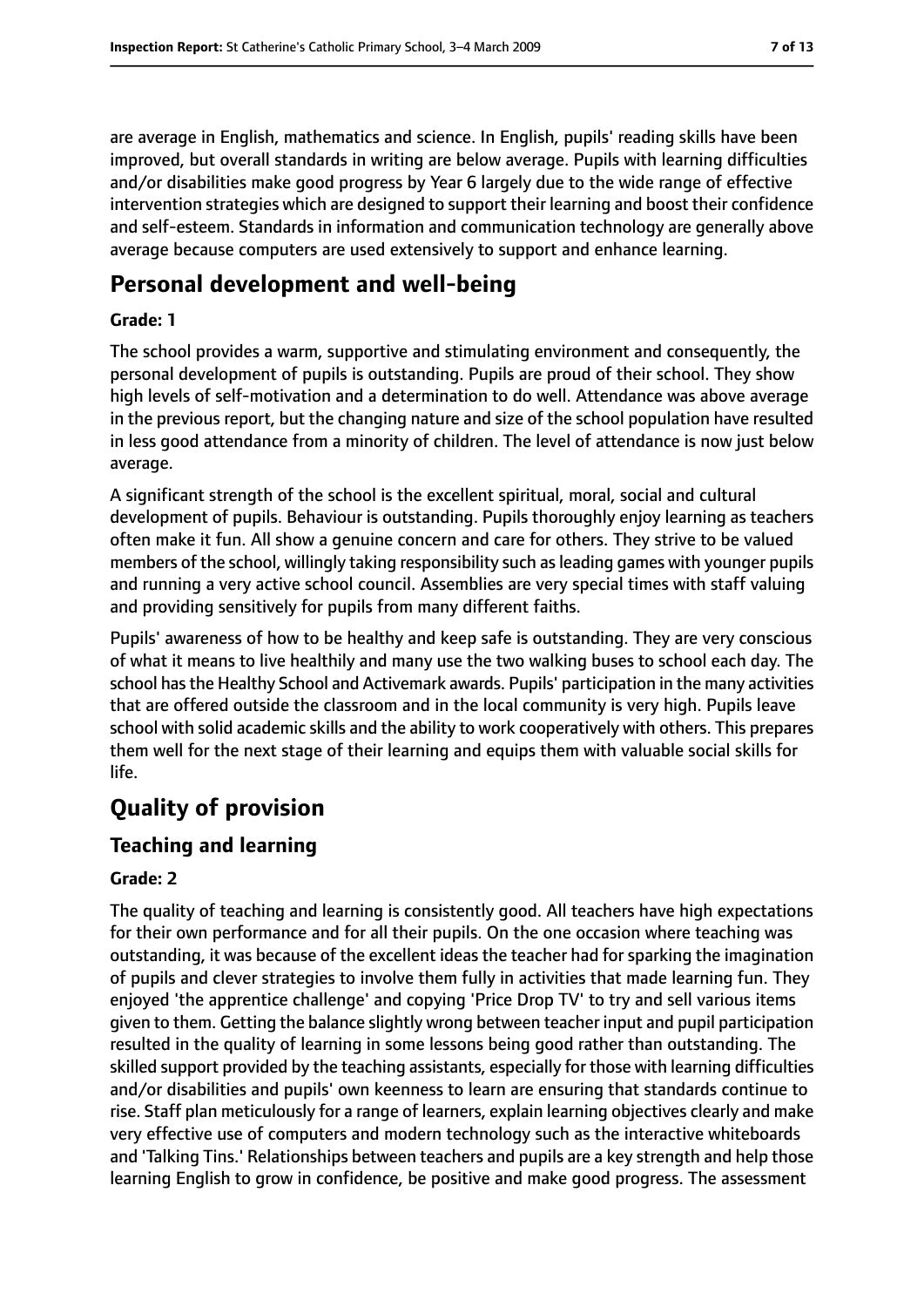of pupils' attainment and progress is undertaken with the utmost care three times each year, quickly identifying any pupil who might need additional support.

## **Curriculum and other activities**

#### **Grade: 1**

The curriculum is rich, creative and varied and a major strength of the school. There is a strong emphasis on developing pupils' numeracy and literacy skills. The 'Read, Write Inc' scheme is a successful new initiative which is beginning to raise standards in Years 1 and 2. Special focus weeks, including 'Healthy Living Week', 'Celebrating our Roots' and 'Black History Week,' effectively link skills from different subject areas. The curriculum is carefully adapted to make it relevant to pupils from many different backgrounds. Regular trips into the local community, including visits to church, mosques, temples and synagogues are successfully raising pupils' awareness of British and world cultures. The school currently holds the International School Award, which recognises the commitment to celebrating cultural diversity. Strong links have been forged with schools in other parts of the world, including Zambia and New Zealand, giving pupils an insight into and understanding of other ways of life. The school has an impressive range of extra-curricular activities on offer. The 'It's good to talk' club and 'lets get cooking' club provide opportunities to develop pupils' self- esteem and team work. The Eco-club has recently adopted four chickens, which have provided a stimulating new dimension to pupils' learning. A wide range of visitors, residential experiences for all junior pupils and learning to speak Spanish, French and to play a brass instrument further enhance a curriculum which is full of interest and excitement for pupils.

## **Care, guidance and support**

#### **Grade: 1**

The time and effort devoted to providing outstanding care and support is highly valued and appreciated by all parents. A typical comment is that 'Teachers treat children as if they are their own'.

Rigorous procedures are in place to ensure the safeguarding of pupils and promote their safety, well-being and attendance. The school is doing all it possibly can to reduce absence. Pupils say that instances of bullying are rare, and promptly dealt with. They feel safe and know who to turn to if they have a problem. The school effectively encourages good behaviour and attitudes through praise and the effective reward systems. The comprehensive family learning programmes enable the school to support parents and this in turn enables them to help their children at home. The Extended School Worker, Family Advocacy Worker and Behaviour Improvement Worker have all contributed to the excellent provision for parents, vulnerable pupils, and those new to this country. There are strong systems in place to identify and support those with learning difficulties or disabilities. A teaching assistant with special training provides valuable help to pupils who have little understanding of English, enabling them to access the curriculum. Provision is made for gifted and talented pupils through a wide range of extra activities accessed through the schools links with other schools, local sports clubs and universities.

Pupils are guided in what they need to do next to improve their work by clear learning objectives and success criteria, which are set for them in each lesson. Older pupils have an opportunity to assess their own and their partner's work, and guidance is given in teachers' marking on how they can improve.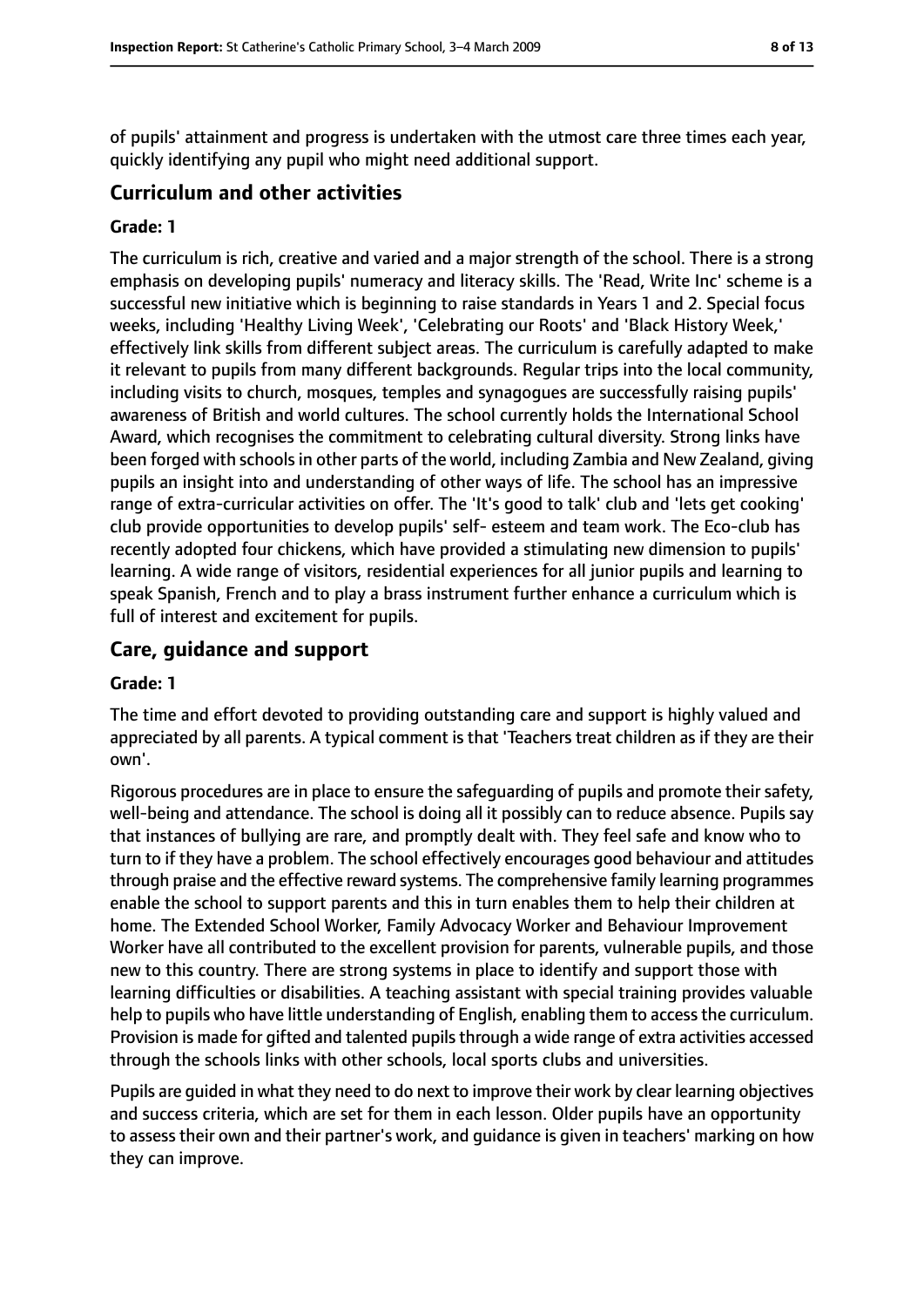# **Leadership and management**

#### **Grade: 2**

The headteacher is an inspirational leader who successfully shares with all staff a clear vision for the school's future development. She is ably supported by her deputy headteacher and senior leadership team. The school is currently going through a period of massive change with increasing numbers of pupils from a wide variety of backgrounds and an extensive rebuilding programme to accommodate them. The headteacher, staff and governors have risen to the challenge with enthusiasm and a strong determination to ensure that during this period, the welfare and equality of opportunity for all pupils is fully maintained. The school is an exceptionally strong, cohesive community because of the shared commitment to pupils by a deeply caring staff. There are excellent links with the local community and with countries across the world adding significantly to pupils' knowledge of the global community.

Staff know the school's strengths and areas for development and have put into place an ambitious action plan to bring about the improvements required. The areas for improvement identified in the previous report have been tackled with vigour. Subject leaders are increasingly being empowered to monitor their subjects and make a significant contribution to development of the school. Senior managers recognise the need to involve other stakeholders in this process and have set about a comprehensive programme for extending the involvement of parents in the life of the school. Parents are overwhelmingly supportive of all the school is doing for their children and themselves. A typical comment is, 'The school is full of happy and relaxed children'. Governors know the school well, give good support, and provide challenge appropriately. The school has good capacity to improve further.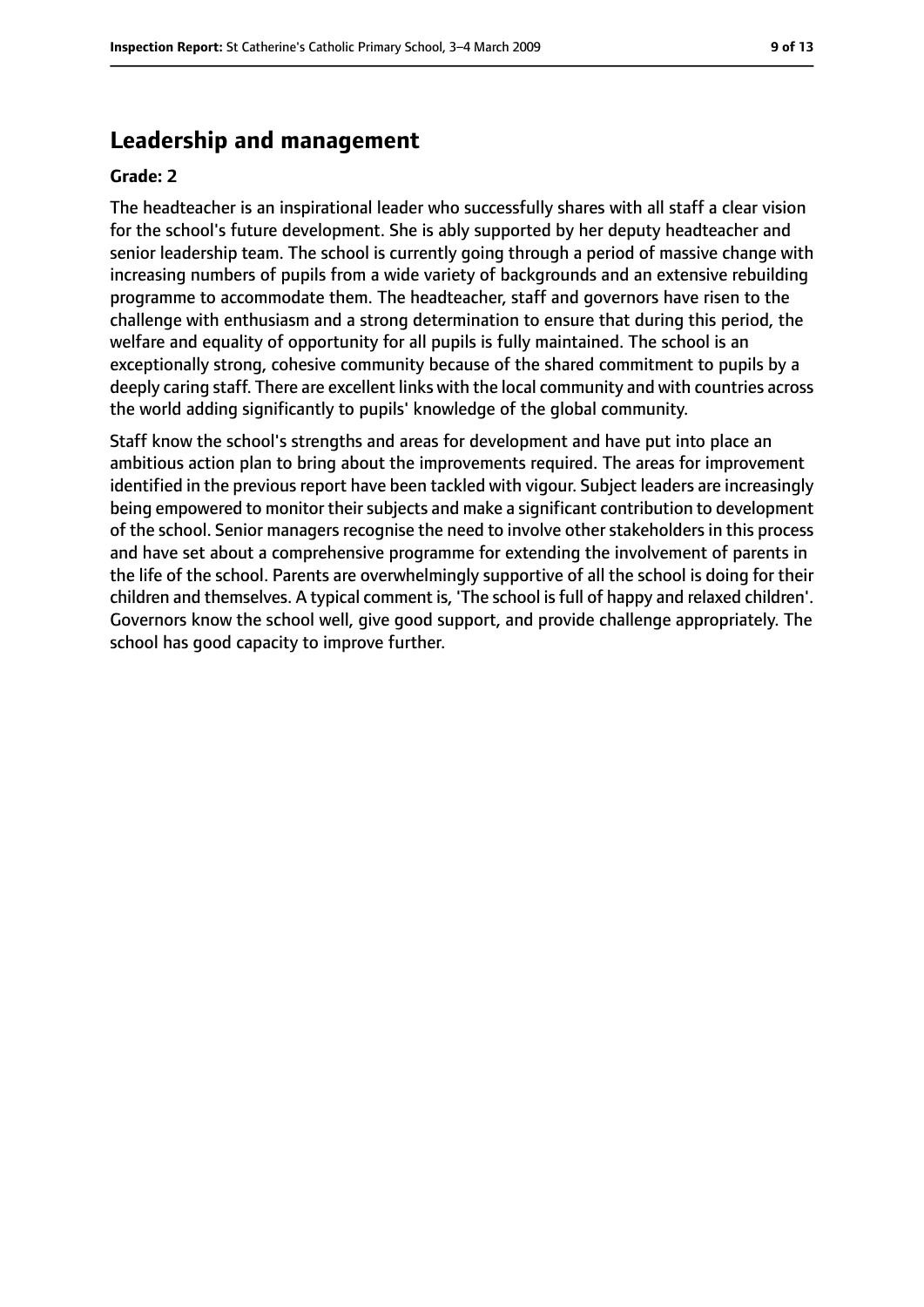**Any complaints about the inspection or the report should be made following the procedures set out in the guidance 'Complaints about school inspection', which is available from Ofsted's website: www.ofsted.gov.uk.**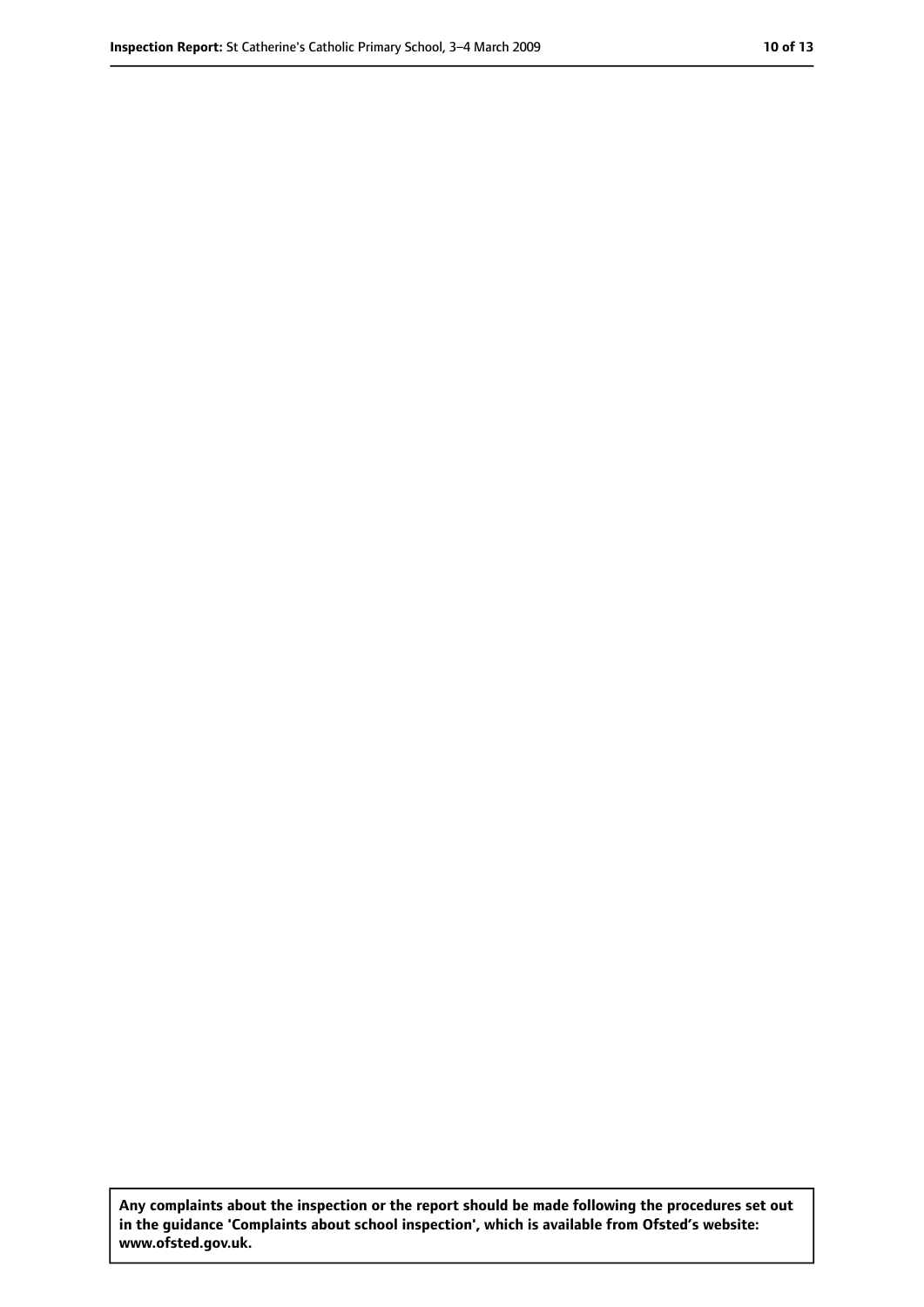# **Inspection judgements**

| Key to judgements: grade 1 is outstanding, grade 2 good, grade 3 satisfactory, and | <b>School</b> |
|------------------------------------------------------------------------------------|---------------|
| arade 4 inadequate                                                                 | Overall       |

## **Overall effectiveness**

| How effective, efficient and inclusive is the provision of<br>education, integrated care and any extended services in meeting the<br>needs of learners? |     |
|---------------------------------------------------------------------------------------------------------------------------------------------------------|-----|
| Effective steps have been taken to promote improvement since the last<br>inspection                                                                     | Yes |
| How well does the school work in partnership with others to promote learners'<br>well being?                                                            |     |
| The capacity to make any necessary improvements                                                                                                         |     |

# **Effectiveness of the Early Years Foundation Stage**

| How effective is the provision in meeting the needs of children in the<br>l EYFS?            |  |
|----------------------------------------------------------------------------------------------|--|
| How well do children in the EYFS achieve?                                                    |  |
| How good are the overall personal development and well-being of the children<br>in the EYFS? |  |
| How effectively are children in the EYFS helped to learn and develop?                        |  |
| How effectively is the welfare of children in the EYFS promoted?                             |  |
| How effectively is provision in the EYFS led and managed?                                    |  |

# **Achievement and standards**

| How well do learners achieve?                                                                               |  |
|-------------------------------------------------------------------------------------------------------------|--|
| The standards <sup>1</sup> reached by learners                                                              |  |
| How well learners make progress, taking account of any significant variations<br>between groups of learners |  |
| How well learners with learning difficulties and/or disabilities make progress                              |  |

## **Annex A**

<sup>&</sup>lt;sup>1</sup>Grade 1 - Exceptionally and consistently high; Grade 2 - Generally above average with none significantly below average; Grade 3 - Broadly average to below average; Grade 4 - Exceptionally low.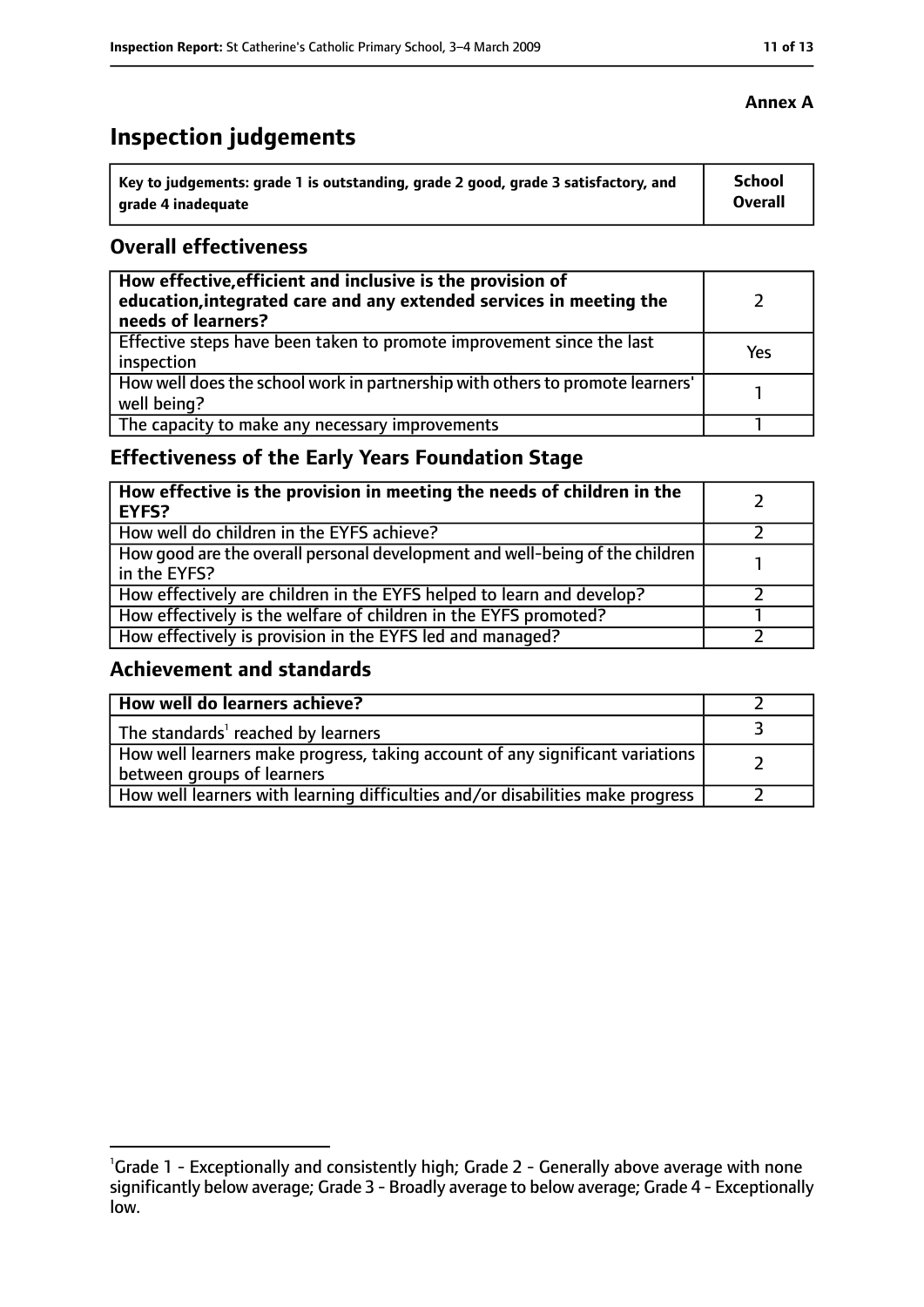# **Personal development and well-being**

| How good are the overall personal development and well-being of the<br>learners?                                 |  |
|------------------------------------------------------------------------------------------------------------------|--|
| The extent of learners' spiritual, moral, social and cultural development                                        |  |
| The extent to which learners adopt healthy lifestyles                                                            |  |
| The extent to which learners adopt safe practices                                                                |  |
| The extent to which learners enjoy their education                                                               |  |
| The attendance of learners                                                                                       |  |
| The behaviour of learners                                                                                        |  |
| The extent to which learners make a positive contribution to the community                                       |  |
| How well learners develop workplace and other skills that will contribute to<br>their future economic well-being |  |

# **The quality of provision**

| How effective are teaching and learning in meeting the full range of<br>learners' needs?              |  |
|-------------------------------------------------------------------------------------------------------|--|
| How well do the curriculum and other activities meet the range of needs and<br>interests of learners? |  |
| How well are learners cared for, quided and supported?                                                |  |

# **Leadership and management**

| How effective are leadership and management in raising achievement<br>and supporting all learners?                                              |     |
|-------------------------------------------------------------------------------------------------------------------------------------------------|-----|
| How effectively leaders and managers at all levels set clear direction leading<br>to improvement and promote high quality of care and education |     |
| How effectively leaders and managers use challenging targets to raise standards                                                                 |     |
| The effectiveness of the school's self-evaluation                                                                                               |     |
| How well equality of opportunity is promoted and discrimination eliminated                                                                      |     |
| How well does the school contribute to community cohesion?                                                                                      |     |
| How effectively and efficiently resources, including staff, are deployed to<br>achieve value for money                                          |     |
| The extent to which governors and other supervisory boards discharge their<br>responsibilities                                                  |     |
| Do procedures for safequarding learners meet current government<br>requirements?                                                                | Yes |
| Does this school require special measures?                                                                                                      | No  |
| Does this school require a notice to improve?                                                                                                   | No  |